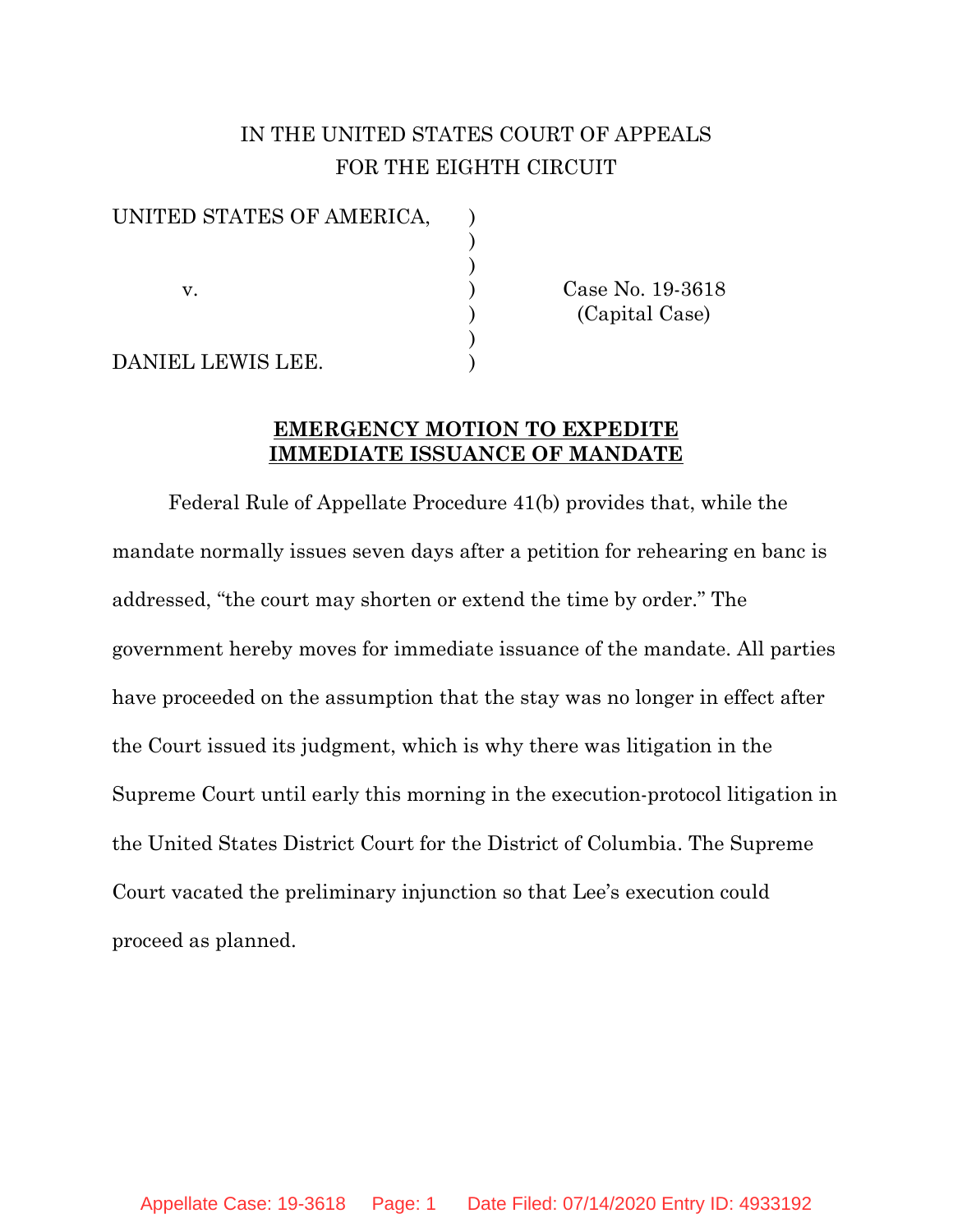Respectfully submitted,

/s/John M. Pellettieri JOHN M. PELLETTIERI Attorney, Appellate Section Criminal Division U.S. Department of Justice 950 Pennsylvania Ave., N.W. Rm. 1258 Washington, D.C. 20530 (202) 307-3766

Dated: July 14, 2020